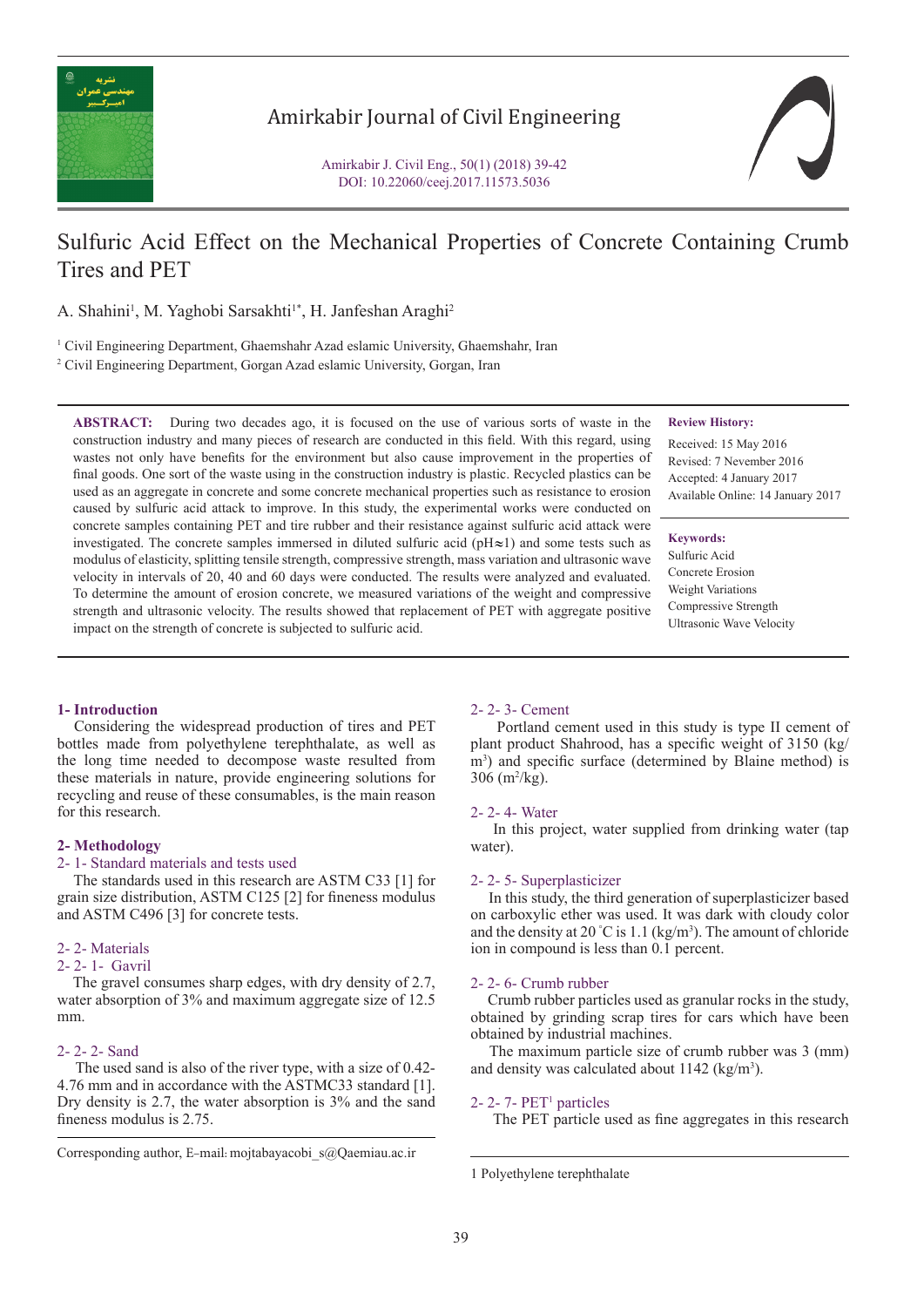is derived from the grinding of PET bottles. The particles collected from waste PET bottles, washed and then grinding them have been obtained by industrial machines. PET maximum particle size was 4.75 (mm) and specific gravity calculated about  $465$  (kg/m<sup>3</sup>) respectively.

#### **3- Results and Discussion**

 In this research, various experiments including slump, elasticity modulus, tensile strength, compressive strength, weight variation and ultrasonic velocity were used. According to these experiments, the performance of concrete samples containing  $0, 5, 10\%$  PET and 15% crumb rubber in erosive and acidic environments was investigated and the following results were obtained:

- PET and crumb rubber particles due to their shape and sharp corners, reducing the slump of concrete samples so that by increasing the replacement rate, further reducing the slump in values was observed.
- Tensile strength of concrete decreased with increasing replacement of PET particles, which can be caused by low adhesion with the cement paste compared to natural aggregates.
- With increasing replacement of PET with natural aggregates in concrete, modulus of elasticity can be

reduced because of the lower modulus of elasticity PET flakes to natural aggregates as well as the cohesion less plastic particles and aggregates are normal.

- Compressive strength of concrete containing crumb rubber with different amounts of replacement PET was investigated. Obtained result showed that concrete containing a large amount of plastic particles, although less resistant to immersion at an early age had a concrete reference, but after exposure has maintained its resistance in acidic environments so that after 60 days soaking similar resistance (with a difference of about 2%) showed concrete reference.
- After variations the weighted sample after a 60-day immersion in an acidic environment was concluded. Immersion with increasing age, weight decreases and this percentage decreases for samples containing higher percentages of replacement PET is less than about 5 percent.
- With the addition of crumb rubber and Pat the velocity of ultrasonic waves is reduced to 30% .and with aging immersion samples containing higher percentages more PET have retained their integrity and become less erosion.



**Figure 1. Variations the values of the compressive strength of samples immersed in acid for normal concrete, normal concrete containing crumb rubber, crumb rubber and concrete containing different percentages of replacement PET**